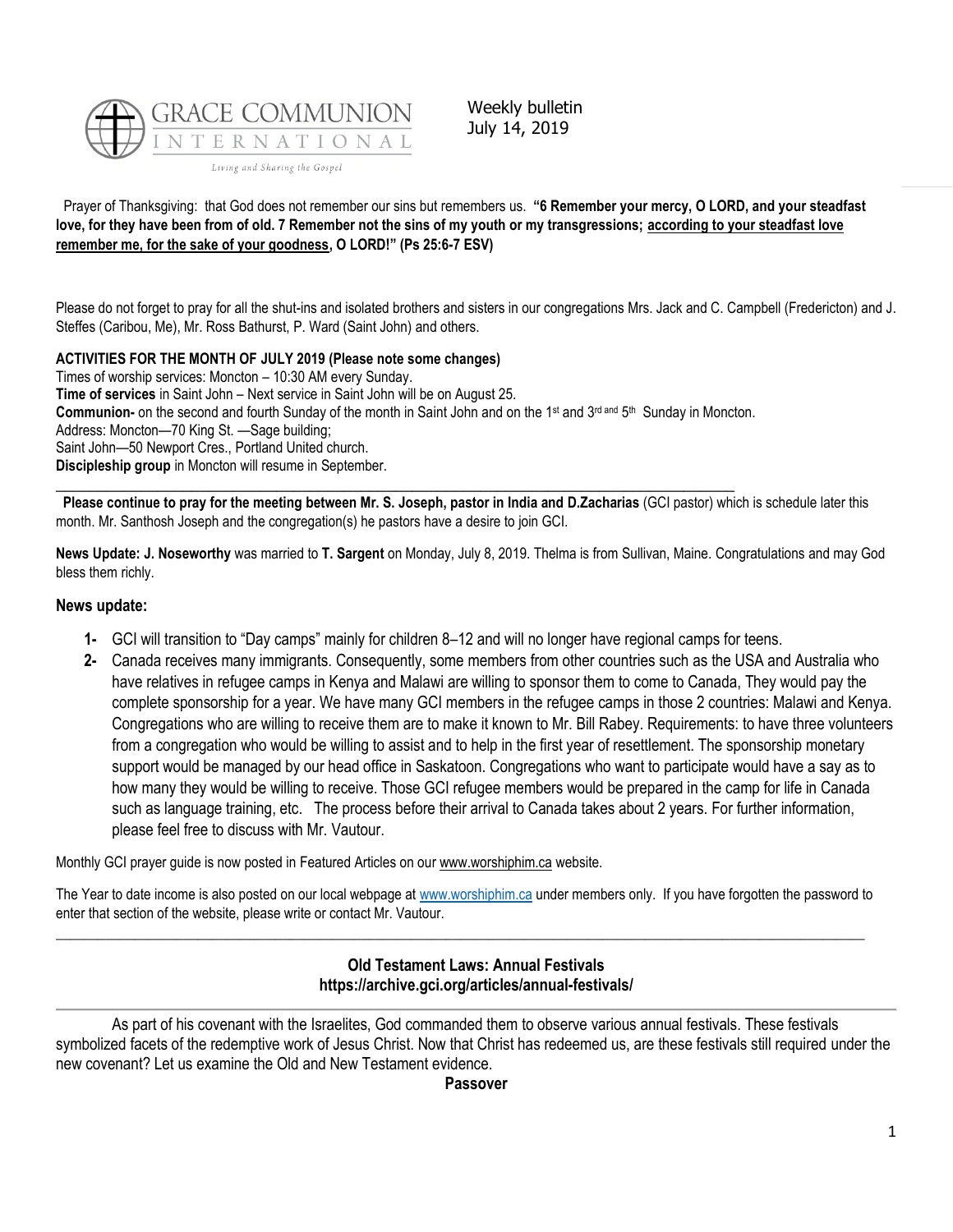Just before the Israelites left Egypt, God revised the Israelites' calendar and commanded a festival. On the 10th day of the month Abib (in the spring), the Israelites were to select lambs. On the 14th day, they were to kill the lambs and put some of the blood on their doorframes. They were to roast them and eat them with bitter herbs and unleavened bread, with their cloaks and sandals on, with their staffs in their hands, ready to depart Egypt, and all leftovers were to be burned **[\(Exodus 12:1-10](https://biblia.com/bible/niv/Exod%2012.1-10)**). If Gentiles wished to participate, the men had to be circumcised (**verses 43-49**). The day was commanded as a lasting ordinance for future generations; it was to be a commemorative celebration, a festival (**verses 14, 24-25**).

Three festival seasons are mentioned in the Sinaitic covenant (**[Exodus 23:14-17](https://biblia.com/bible/niv/Exod%2023.14-17)**), but Passover is not mentioned by name. However, it is mentioned in the summary of the Sinaitic covenant given to Moses later (**[Exodus 34:25b](https://biblia.com/bible/niv/Exod%2034.25b)**). **I[n Leviticus 23:4-5](https://biblia.com/bible/niv/Lev%2023.4-5)**, the Passover is called a sacred assembly. Although work was forbidden on other festivals, there was no such requirement for the 14th.

In **[Numbers 9:2-5](https://biblia.com/bible/niv/Num%209.2-5)**, the Passover was again commanded, but no details were given, other than referring to previously given "rules and regulations." Provision was made for an observance of Passover in the second month for people who were unable to participate in the month Abib (**verses 6-14**). Requirements were that it must be done at evening, that it must be eaten with bitter herbs and unleavened bread, that no meat be left until morning, and that no bones should be broken.

**[Deuteronomy 16:1-7](https://biblia.com/bible/niv/Deut%2016.1-7)** established the tabernacle as the site for Passover observances, rather than at the homes of the people. In the morning after the Passover, they were to return to their tents (**verse 7b**). Otherwise the regulations were the same as before. Soon after this, the Israelites celebrated the Passover on the plains of Jericho (**[Joshua 5:10](https://biblia.com/bible/niv/Josh%205.10)**).

# **Jesus would have brought Passover lambs to be sacrificed in Jerusalem**.

#### **Unleavened Bread**

The week-long Festival of Unleavened Bread was closely associated with the Passover, since it started on the 15th, right after the Passover lambs were killed. It was instituted in Egypt (**[Exodus 12:15-20](https://biblia.com/bible/niv/Exod%2012.15-20)**). Leaven (yeast) was to be removed on the first day (**verse 15**), and no leaven was to be in the homes for seven days (**verse 19**). Sacred assemblies were held on the first and seventh days, and ordinary work was forbidden on those days, except for food preparation. It was "a lasting ordinance for the generations to come." Even aliens had to abide by the rules (**verse 19**). Flat, unleavened bread (matzos) was the only bread allowed for this week.

The night of the 15th became a commemoration of the escape from Egypt (**verses 17, 42; 13:3-9**). The festival was commanded within the Sinaitic covenant as a memorial of the Exodus (**[Exodus 23:15](https://biblia.com/bible/niv/Exod%2023.15)**), and the festival was repeated in the covenant made with Moses and Israel (**[Exodus 34:18](https://biblia.com/bible/niv/Exod%2034.18)**). It was described again in **[Leviticus 23:6-8](https://biblia.com/bible/niv/Lev%2023.6-8)**, but no new regulations were added. **[Numbers 28:17-25](https://biblia.com/bible/niv/Num%2028.17-25)** prescribed extra sacrifices for the entire week.

**[Deuteronomy 16:3-8](https://biblia.com/bible/niv/Deut%2016.3-8)** repeated the regulations and indicated that the Passover lamb was sacrificed on the evening of the first day of unleavened bread (**verse 4b**). The unleavened bread was a reminder that the Israelites left Egypt in haste (**verse 3**); they did not have time to put yeast in their dough and let it rise (**[Exodus 12:34,](https://biblia.com/bible/niv/Exod%2012.34) [39](https://biblia.com/bible/niv/Exodus%2012.39)**).

When the Israelites entered the land of Canaan after the Passover, they ate unleavened bread (**[Joshua 5:11](https://biblia.com/bible/niv/Josh%205.11)**). Solomon offered sacrifices as required in the book of Moses (**[2 Chronicles 8:12-13](https://biblia.com/bible/niv/2%20Chron%208.12-13)**). In Hezekiah's day, the people celebrated the Festival of Unleavened Bread in the second month (**[2 Chronicles 30:13,](https://biblia.com/bible/niv/2%20Chron%2030.13) [21](https://biblia.com/bible/niv/2%20Chronicles%2030.21)**), even though that wasn't the official date for it. Then they celebrated it another seven days (**verse 23**). The festival was restored again by Josiah and Ezra (**[2 Chronicles 35:17;](https://biblia.com/bible/niv/2%20Chron%2035.17) [Ezra 6:22](https://biblia.com/bible/niv/Ezra%206.22)**).

In Ezekiel's vision of the restored temple and sacrificial system, the Festival of Passover and Unleavened Bread was included (**[Ezekiel 45:21-24](https://biblia.com/bible/niv/Ezek%2045.21-24)**).

### **Firstfruits**

Associated with the Festival of Unleavened Bread was the ceremony of waving the firstfruits, the first part of the spring grain harvest. Before any new grain could be eaten, some grain had to be waved before God, with lamb, grain, oil and wine offerings (**[Leviticus 23:10-14](https://biblia.com/bible/niv/Lev%2023.10-14)**). This ceremony involved the priests, and there was little for the people to do. It was not a Sabbath or a sacred assembly. The ceremony could not apply in the wilderness; it was to be in force only after the Israelites entered the land (**verse 10**), and then it was to be a lasting ordinance wherever they lived (**verse 14b**).

Fifty days after the wavesheaf offering, at the end of the grain harvest, was the festival now known as Pentecost (a Greek word meaning *fiftieth*), which was a sacred assembly, a day on which regular work was forbidden (**verses 15-21**). Leavened loaves were to be offered with animals, grain and drink offerings — "**a lasting ordinance for generations to come, wherever you live."**

This festival was included in the Sinaitic covenant (**[Exodus 23:16](https://biblia.com/bible/niv/Exod%2023.16)**) and in the restatement of that covenant (**[Exodus 34:22](https://biblia.com/bible/niv/Exod%2034.22)**). Additional offerings were commanded in **[Numbers 28:26-31.](https://biblia.com/bible/niv/Num%2028.26-31)** The festival was commanded again **in [Deuteronomy 16:9-11](https://biblia.com/bible/niv/Deut%2016.9-11)**, with the theme of rejoicing at the central tabernacle site.

### **Festival of Trumpets**

On the first day of Tishri, the seventh month, was a festival of blowing trumpets. It was a day of rest and a sacred assembly **[\(Leviticus](https://biblia.com/bible/niv/Lev%2023.23-25)  [23:23-25;](https://biblia.com/bible/niv/Lev%2023.23-25) [Numbers 29:1\)](https://biblia.com/bible/niv/Num%2029.1)**.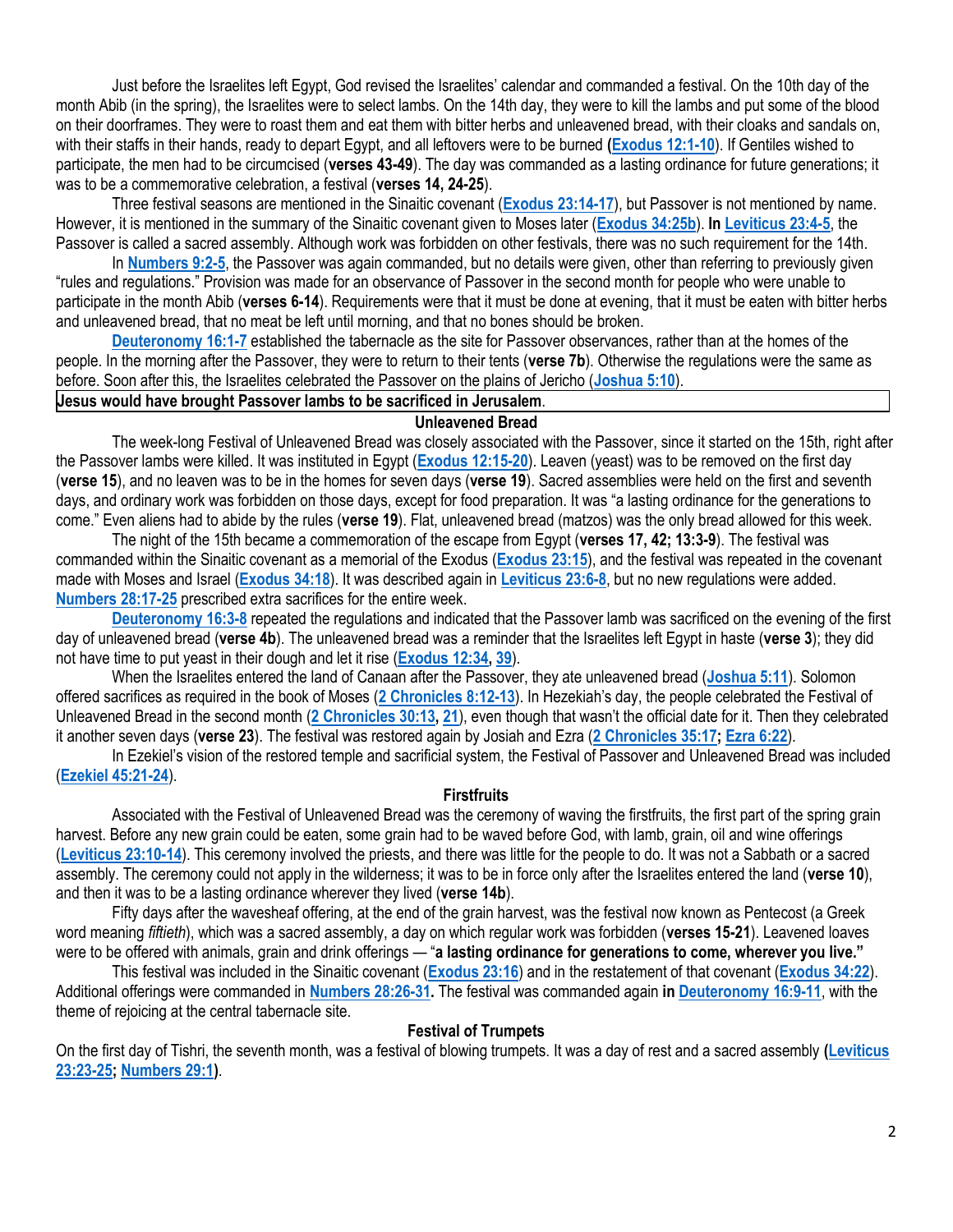# **Day of Atonement**

On the 10th of Tishri was the Day of Atonement (Yom Kippur). No work at all was to be done on this "sabbath of rest," and there was a sacred assembly (**[Leviticus 23:26-32;](https://biblia.com/bible/niv/Lev%2023.26-32) [Numbers 29:7](https://biblia.com/bible/niv/Num%2029.7)**). Fasting was required; anyone who worked or did not fast was cut off from the people. Sacrificial rituals for this day are in Leviticus 16. That chapter also repeated the requirements for the people even Gentiles — to fast and avoid work **(verse 29**). The purpose of the fasting is given in **verse 30: "because on this day atonement will be made for you, to cleanse you."**

## **Festival of Tabernacles**

The autumn harvest festival was the third main festival season (**[Exodus 23:17;](https://biblia.com/bible/niv/Exod%2023.17) [34:22;](https://biblia.com/bible/niv/Exodus%2034.22) [Deuteronomy 16:16;](https://biblia.com/bible/niv/Deut%2016.16) [2 Chronicles](https://biblia.com/bible/niv/2%20Chron%208.12-13)  [8:12-13\)](https://biblia.com/bible/niv/2%20Chron%208.12-13)**. The first day of the seven-day festival was a sacred assembly on which regular work was forbidden **[\(Leviticus 23:33-36a;](https://biblia.com/bible/niv/Lev%2023.33-36a) [Numbers 29:12](https://biblia.com/bible/niv/Num%2029.12)**). The people were to collect fruit, palm fronds and leafy branches and live in crude shelters for seven days. It was a lasting ordinance for all "**native-born Israelites**," reminding them of the Exodus from Egypt **[\(Leviticus 23:39-43\)](https://biblia.com/bible/niv/Lev%2023.39-43).**

The festival was to be kept at a central site, and it was a time for joy and celebration that included Gentiles who lived among the Israelites (**[Deuteronomy 16:13-15](https://biblia.com/bible/niv/Deut%2016.13-15)**). Every seventh year, in the sabbatical year in which crops were not harvested and slaves were released, the law was to be read publicly during this festival (**[Deuteronomy 31:10-13](https://biblia.com/bible/niv/Deut%2031.10-13)**). In those years, it would have been a festival of liberation rather than a harvest festival.

Ezekiel predicted a restoration of this festival **[\(Ezekiel 45:25](https://biblia.com/bible/niv/Ezek%2045.25)**); Hosea also mentioned it in a prophecy (**[Hosea 12:9](https://biblia.com/bible/niv/Hos%2012.9)**). The most specific prophecy about this festival is in **[Zechariah 14:16-19](https://biblia.com/bible/niv/Zech%2014.16-19)** — even Gentile nations would be required to go to Jerusalem to keep the festival, or else they would suffer drought.

The Festival of Tabernacles lasted seven days, but the eighth day was also a sacred assembly and a day of rest **[\(Leviticus](https://biblia.com/bible/niv/Lev%2023.36b)  [23:36b,](https://biblia.com/bible/niv/Lev%2023.36b) [39b;](https://biblia.com/bible/niv/Leviticus%2023.39b) [Numbers 29:35\)](https://biblia.com/bible/niv/Num%2029.35).** This day was called "the closing assembly" **[\(Leviticus 23:36b\)](https://biblia.com/bible/niv/Lev%2023.36b).** Sabbatical years

The old covenant also stipulated that the land was not to be cultivated every seventh year (**[Exodus 23:10-11](https://biblia.com/bible/niv/Exod%2023.10-11)**). The land was to lie fallow, and vineyards and olive trees were to be left untended so poor people and wild animals could eat the fruit. The land was to observe a sabbath year (**[Leviticus 25:1-7\)](https://biblia.com/bible/niv/Lev%2025.1-7)**. God warned the people that if they were persistently rebellious, he would ensure that the land had its sabbaths (**[Leviticus 26:34](https://biblia.com/bible/niv/Lev%2026.34)**). And it came to pass — the land was given its sabbath rests (**[2 Chronicles 36:21](https://biblia.com/bible/niv/2%20Chron%2036.21)**).

Nehemiah, in pledging allegiance to God's laws, restored the land sabbath (**[Nehemiah 10:31](https://biblia.com/bible/niv/Neh%2010.31)**). He also indicated that the seventh year was a time for canceling debts, in keeping with **[Deuteronomy 15:1-11](https://biblia.com/bible/niv/Deut%2015.1-11)**. It was also the time for freeing Hebrew slaves **[\(Exodus 21:2;](https://biblia.com/bible/niv/Exod%2021.2) [Deuteronomy 31:10-13;](https://biblia.com/bible/niv/Deut%2031.10-13) [Jeremiah 34:14\)](https://biblia.com/bible/niv/Jer%2034.14).**

Similarly, every 50th year was to be a festive year, a jubilee year. Liberty was to be proclaimed throughout the land, and farmlands were to be returned to the families originally having them (**[Leviticus 25:8-10\)](https://biblia.com/bible/niv/Lev%2025.8-10)**. It was also a sabbatical year for the land, since the people were not to sow or reap or harvest (**verses 11-12**).

Why have I taken so much space to describe these festivals? For one thing, I know Christians who keep these festivals. I once thought that they were required, and I kept them. And the evidence for their validity is similar to that for the weekly Sabbath. These festivals were an important way that the Israelites showed loyalty and love for God. Jesus kept these festivals, too. If these holy convocations can be set aside in the new covenant, as they are, then it should be no surprise that the weekly Sabbath is, too.

# **Jesus and the annual festivals**

At the time of Jesus, the festivals were being observed regularly at Herod's temple. Although some Jews may have been lax about festival observance, others were faithful to the covenant. Scribes and Pharisees helped keep people aware of the festivals. Synagogues had been built, and the law was taught weekly.

Jesus went to the festivals, although there is no evidence that he journeyed to Jerusalem for every festival in every year. When he was an infant in Egypt, for example, he probably did not — nor was it expected of Jews who lived there. After he moved back to Nazareth, his family went to Jerusalem every Passover season **[\(Luke 2:41\)](https://biblia.com/bible/niv/Luke%202.41),** so Jesus would have been familiar with the sacrificial rituals. Assuming that Joseph died and Jesus became head of the family, he would have brought Passover lambs to be sacrificed in Jerusalem.

Jesus taught during Passover seasons **[\(John 2:13,](https://biblia.com/bible/niv/John%202.13) [23;](https://biblia.com/bible/niv/John%202.23) [6:4;](https://biblia.com/bible/niv/John%206.4) [11:55\)](https://biblia.com/bible/niv/John%2011.55).** His most famous Passover was his last (**[Matthew 26:26-](https://biblia.com/bible/niv/Matt%2026.26-29) [29\)](https://biblia.com/bible/niv/Matt%2026.26-29)**, and then he himself was sacrificed as our Passover lamb **[\(John 1:29;](https://biblia.com/bible/niv/John%201.29) [1 Corinthians 5:7\)](https://biblia.com/bible/niv/1%20Cor%205.7).**

Jesus taught during the Festival of Tabernacles **[\(John 7:2-14](https://biblia.com/bible/niv/John%207.2-14)**), including its last day (**verse 37**). Although he taught during the festivals, he did not specifically comment on their meaning. He taught about living waters, for example, but he did not say that his message had anything to do with the festivals. Rather, it was about the Holy Spirit and faith in Jesus (**verses 38-39**). Jesus also kept Hanukkah, the Festival of Dedication (J**[ohn 10:22](https://biblia.com/bible/niv/John%2010.22)**).

There is only one festival that the Lord commanded Christians to observe. **"Do this in remembrance of me,"** he said at his last meal (**[Luke 22:19;](https://biblia.com/bible/niv/Luke%2022.19) [1 Corinthians 11:24](https://biblia.com/bible/niv/1%20Cor%2011.24)**). He told his disciples to commemorate his suffering and death by sharing bread and wine.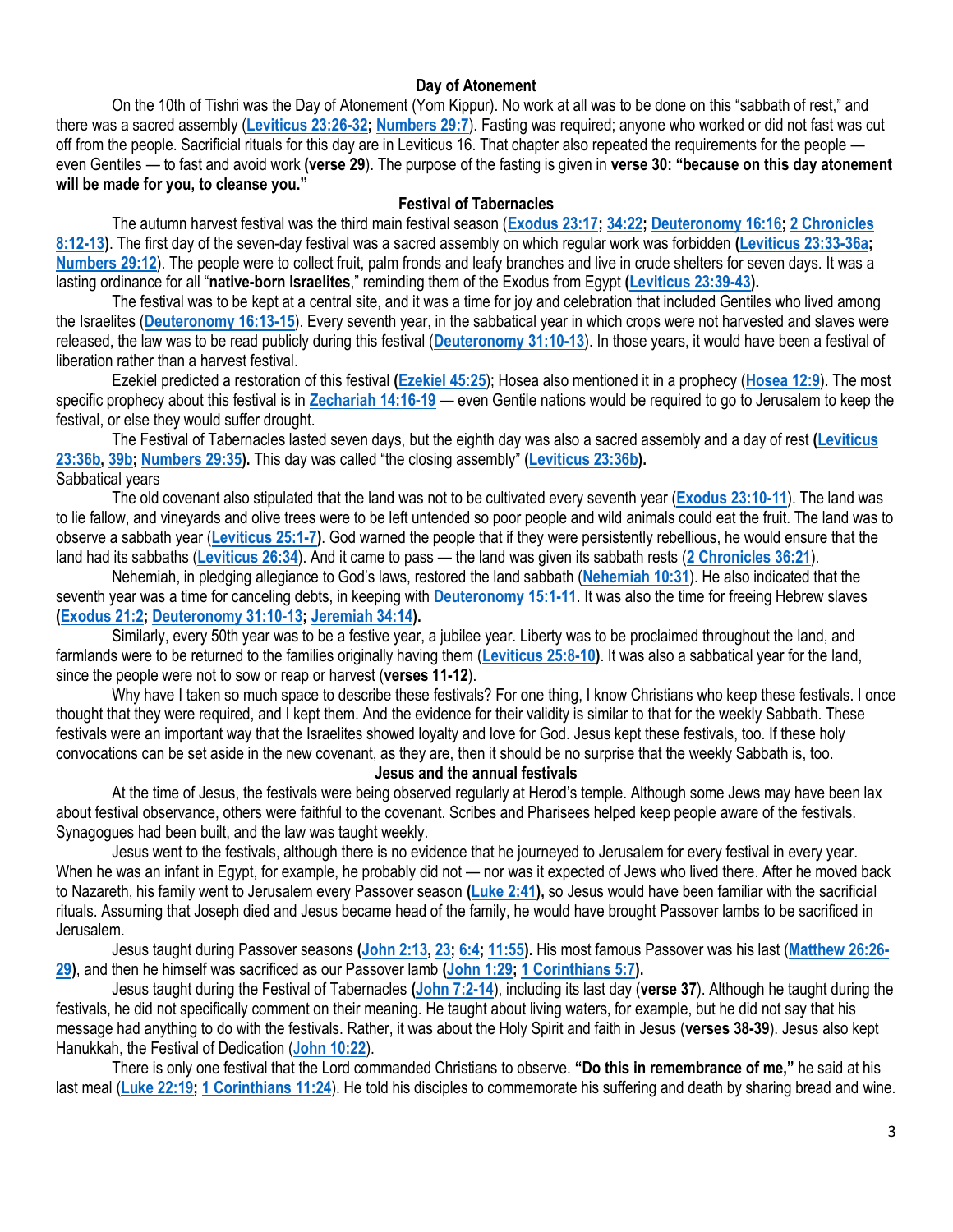#### **Annual festivals in the early church**

The early church, composed entirely of Jewish Christians, continued to keep the festivals. They were assembled in one place on Pentecost (**[Acts 2:1](https://biblia.com/bible/niv/Acts%202.1)**) — but that is not unusual, since they often met together for prayer (**[Luke 24:53;](https://biblia.com/bible/niv/Luke%2024.53) [Acts 1:14](https://biblia.com/bible/niv/Acts%201.14)**). On Pentecost, they were sitting in a "house," not necessarily in the temple (**[Acts 2:2](https://biblia.com/bible/niv/Acts%202.2)**).

The next mention of a festival is in **[Acts 12:3-4](https://biblia.com/bible/niv/Acts%2012.3-4)**. Herod arrested Peter during the Festival of Unleavened Bread, intending to prosecute him after the Passover season. Although the early church probably kept these festivals, these verses do not tell us that; the festivals are mentioned simply to tell us what time of year this happened. This passage is neither a command nor an example. The mere mention of a festival does not imply a command for its observance (**cf. [John 10:22](https://biblia.com/bible/niv/John%2010.22)**).

The next mention is **[Acts 18:21](https://biblia.com/bible/niv/Acts%2018.21)** (in many texts; other Greek texts do not have this passage). Paul was debating with Jews in the synagogue at Ephesus (**verse 19**). They wanted him to stay longer, but he refused, saying, **"I must by all means keep this coming feast in Jerusalem"** (NKJ). Paul probably kept some of the festivals, just as he kept Jewish customs such as cutting his hair after a vow (**[Acts 18:18\)](https://biblia.com/bible/niv/Acts%2018.18)** and participating in purification rituals at the temple (**[Acts 21:26](https://biblia.com/bible/niv/Acts%2021.26)**). Just because he did something does not mean that we have to follow his specific example. If we must literally follow all specific biblical examples set by both Jesus and Paul, then it would be necessary to observe the festivals in Jerusalem. That *is* the way that they were commanded.

Paul could have kept the festival in Ephesus if he wanted to (**[1 Corinthians 16:8;](https://biblia.com/bible/niv/1%20Cor%2016.8) [Acts 16:13](https://biblia.com/bible/niv/Acts%2016.13)**). Although the Old Testament required festivals to be kept in Jerusalem, Paul didn't have to go there; the requirement was not deemed applicable to Jews who lived outside of the Promised Land. However, he may have wanted to be in Jerusalem because there would be a large crowd of people to preach to. The text doesn't tell us his motive.

Paul sailed from Philippi after the Festival of Unleavened Bread (**[Acts 20:6\)](https://biblia.com/bible/niv/Acts%2020.6)**. This verse, like **12:3-4,** simply tells us when this happened; it does not say that Christians kept the festival, nor does it command us to. Similarly, **[Acts 20:16](https://biblia.com/bible/niv/Acts%2020.16)** tells us that Paul wanted to be in Jerusalem by Pentecost. Although Paul probably planned to keep the festival in Jerusalem, the text does not tell us that he did; it simply tells us when he wanted to arrive. He could just as easily have kept the festival with the Ephesian church if he wanted to.

**[Acts 27:9](https://biblia.com/bible/niv/Acts%2027.9)** tells us that sailing was dangerous after "the Fast," referring to the Day of Atonement. This text does not say anything about Christians observing this day (although they may have); it is simply a calendar marker in the story. Since Gentile churches were often associated with synagogues, the readers could have known when the Fast was because they knew when the Jewish festivals were.

Paul praised the Thessalonians for becoming imitators of the churches in Judea (**[1 Thessalonians 2:14](https://biblia.com/bible/niv/1%20Thess%202.14)**). Did this involve festival-keeping? Not necessarily. The churches in Judea observed various Jewish customs, and we see in Acts 15 and Galatians 2 that they had many traditions that weren't binding on Gentiles. If the Thessalonians were imitating *everything* the Judean churches did, their example isn't authoritative for us today. Actually, the context of **[1 Thessalonians 2:14](https://biblia.com/bible/niv/1%20Thess%202.14)** tells us the way in which the Thessalonians were imitating the Judeans: They accepted the gospel as the word of God **(verse 13)** and were willing to accept persecution from their countrymen (**verse 14b**).

## **"Let us keep the Festival"**

**"Let us keep the Festival,"** Paul told the Corinthian Christians **[\(1 Corinthians 5:8](https://biblia.com/bible/niv/1%20Cor%205.8)**). Some have taken this to be a command to observe the Festival of Unleavened Bread, and as first glance it does appear to be a command for festival observance, but this is not what the passage teaches. First, let us note the context: In **verses 1-5**, Paul tells the Corinthians to put a sinful brother out of their fellowship. Then in **verse 6,** he writes, **"Don't you know that a little leaven works through the whole batch of dough?"** This proverb is similar to a modern one: "One rotten apple can ruin the whole bunch." If Paul had written that, he would have been comparing rot to sin, indicating that rot must be removed before it spreads. In a similar metaphor in **verse 6**, Paul is comparing yeast to sin — and sin, if it's not corrected, can spread through the whole community.

When Paul says, **"Get rid of the old yeast" ([1 Corinthians 5:7\)](https://biblia.com/bible/niv/1%20Cor%205.7),** he is still speaking figuratively about disfellowshipping the sinful brother, not telling them to get rid of physical leaven. "Yeast" is still being used as a figure of speech for the sinful person. It would be like writing, Get rid of the rot.

When Paul says that the Corinthians are already unleavened — that they are a **"new batch without yeast"** — he is comparing the people to a lump of dough. He is not saying that their homes have all leaven removed, or that yeast has been removed from their diets. It is the Christian community itself that is, figuratively, the new batch of dough. This evidence in the text tells us that Paul is speaking metaphorically.

Further evidence that Paul is speaking spiritually is the last part of **verse 7**: The Corinthians are to put out spiritual leaven, and they are already unleavened, because Christ, our Passover, has been sacrificed. They are spiritually cleansed by the atoning death of Jesus Christ, and they therefore ought to eliminate sin from their community. Christ's sacrifice on the cross is not a logical reason to put leaven out of our homes for one week, but it is a logical reason to put sin out throughout the year.

Paul was not addressing the topic of physical leaven. If he had wanted to forbid physical leaven, he would have said, "Put the leaven out, for the law has commanded us to." Christ's crucifixion did not have anything to do with physical leaven, but it does remove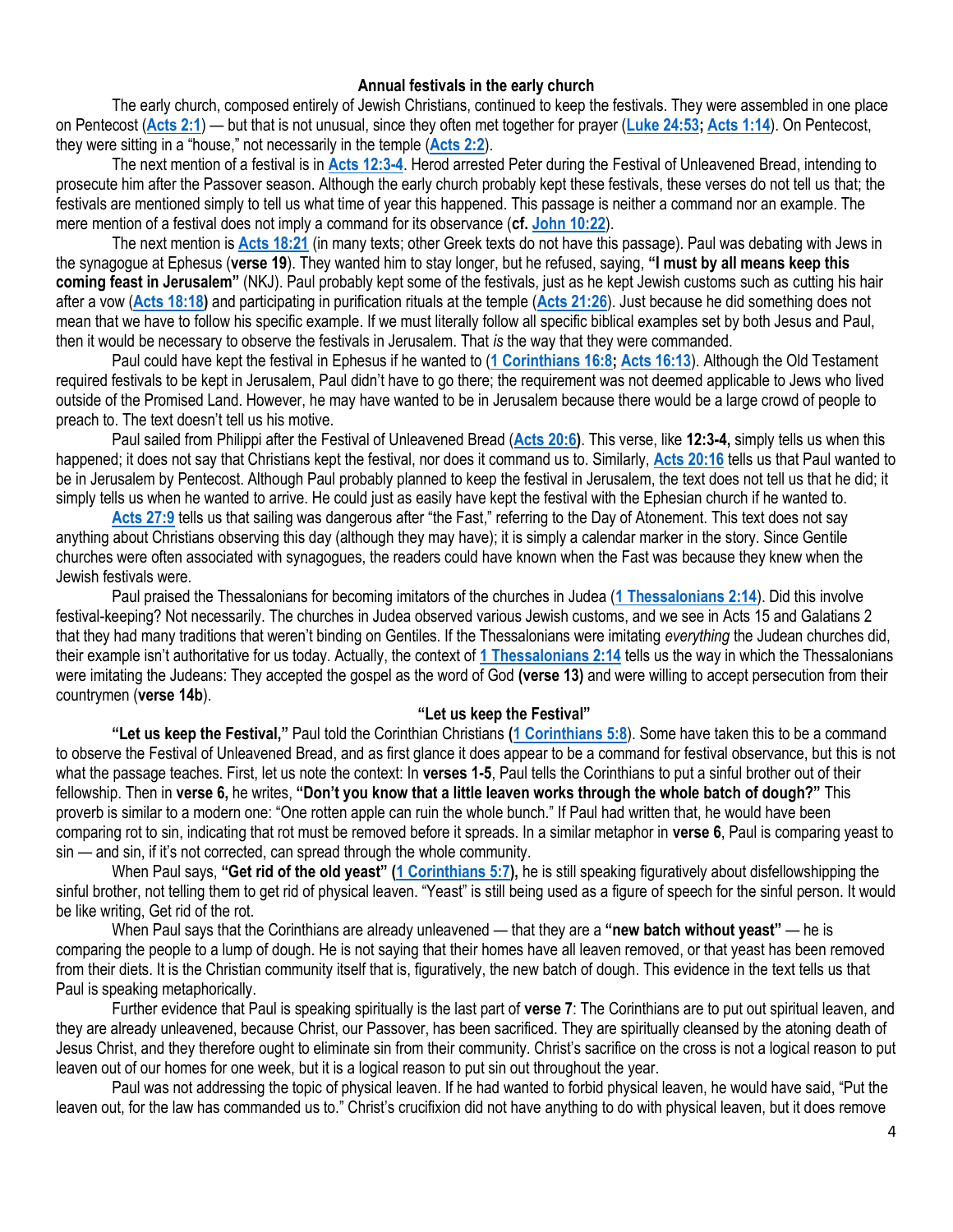spiritual leaven. It is the Corinthian Christian community, not their homes or their diets, that is said to be unleavened. Christ has declared them to be holy **[\(1 Corinthians 1:2;](https://biblia.com/bible/niv/1%20Cor%201.2) [Hebrews 10:10\)](https://biblia.com/bible/niv/Heb%2010.10)**, so they ought to act like it. Sanctification is a process as well as an initial event **[\(Hebrews 10:14\)](https://biblia.com/bible/niv/Heb%2010.14).**

Paul is telling them to put blatant sin out of their fellowship so they can be a group of people who live in holiness, since they have been sanctified or declared holy by the sacrifice of Christ. They had leaven (i.e., the sinful member) in their midst, but Christ had made them unleavened (forgiven), so they had the logical duty to put the sinful member out of their fellowship. Paul is teaching the Corinthians to live up to what they already were. They were already cleansed; now they needed to continue to remain free from sin and corruption.

Paul says that Christ is our Passover. However, Jesus' sacrifice has changed the way the Passover is observed; it has also changed the way we strive to be unleavened, as Paul brings out in **verse 8**.

## **A better way to keep the festival**

**"Therefore"** — because Christ has been sacrificed for us — **"let us keep the Festival, not with the old yeast…"** Does this imply that we can keep the festival with new yeast? Of course not. Paul isn't talking about physical leaven, or else he wouldn't need the word "old." Paul is contrasting the old lifestyle of sin with the new Christian lifestyle of holiness. Paul is telling the Corinthians to keep the festival in a new way, concerned about sincerity and truth. The old leaven he's talking about is clearly identified as **"malice and wickedness"** — that's the sort of thing we must put out. That's what the festival had pictured all along.

Now, Christians are to keep the festival with unleavenness (the word "bread" is not in the Greek). Again, Paul is not talking about being physically deleavened — he clearly says that the unleavenness he is talking about is "sincerity and truth." We are to keep the festival in the new spiritual way, by eliminating sin.

Christianity is a continuous festival, a celebration of the salvation we have in Christ. The festival symbolism, eliminating leaven, is fulfilled by the elimination of guilt and sin through the atoning work of Christ and his sanctifying work in our lives. For Christians, sincerity and truth characterize our complete devotion to and worship of our Lord and Savior. If we are circumcised in heart, we are not required to submit to the physical rite of circumcision, since we have fulfilled the spiritual principle that the physical rite pictured. Likewise, when we live in sincerity, truth and holiness, we are not required to remove yeast from our homes, since we have already fulfilled the spiritual meaning that the physical ritual pictured.

# **The festival symbolism is fulfilled by the work of Christ in our lives.**

Could the Corinthians understand Paul's symbolism if they were not observing the festivals? Yes. They could understand Jesus' role as a Lamb of God without killing Passover lambs, and they could understand the spiritual fulfillment of sacrifices without killing any animals. Since the church in Corinth began in a synagogue, and there were Jews in Corinth, even the Gentile Christians could have understood the allusions without actually keeping the festival in the old covenant way. Some of the Christians in Corinth may have even kept the festivals in an old covenant way, but that in itself does not indicate that the festivals are required for all Christians.

### **Don't let others pressure you**

[Colossians 2:16](https://biblia.com/bible/niv/Col%202.16) says, **"Therefore do not let anyone judge you by what you eat or drink, or with regard to a religious festival, a New Moon celebration or a Sabbath day."** First, we should note the connecting word **"therefore"** — it links verse 16 with the previous verses. Because Christ has circumcised us spiritually, forgiven us and given us new life, for that reason we should not allow anyone to judge us regarding various rituals.

Apparently the Colossian heretics taught that certain customs were required, and Paul is telling the Christians that they should ignore the heretics' criticisms because of what Christ had done for them. The false teachings were probably a combination of Jewish customs and ascetic restrictions. The Christians were eating and drinking things that the heretics disapproved of (perhaps meat and wine), and the Christians' behavior on festivals wasn't what the heretics said was necessary. Perhaps the Christians were observing these days with less rigor than the heretics demanded, or perhaps they were not observing these days at all.

The Greek words translated "with regard to" literally mean "in part," but there is no evidence that the Christians were observing only part of the festivals (such as all but the sacrifices). The words are a Greek idiom meaning with regard to, with respect to, in connection with, concerning, etc. The Christians were not to allow others to judge them in connection with or regarding what they did on a Jewish festival. But how could they stop other people's attitudes? They could not; all they could do is make sure that the criticisms did not cause them to change their behavior as if it were necessary for salvation. That is probably what Paul meant. Christian behavior should not be determined by external pressures.

The clearest point in the whole passage is that we shouldn't let people judge us regarding these things — not other Christians, not even people in our own fellowship. Salvation doesn't depend on our observance of dietary rules or specific festivals. Christ is the judge, and we are to obey him rather than human traditions.

Does this verse imply that we can be saved whether we keep these days or not? Yes. That harmonizes well with the principle Paul gave in another situation (**[Romans 14:4-6](https://biblia.com/bible/niv/Rom%2014.4-6)**). Some people regard the day as special to the Lord, and others regard it as optional,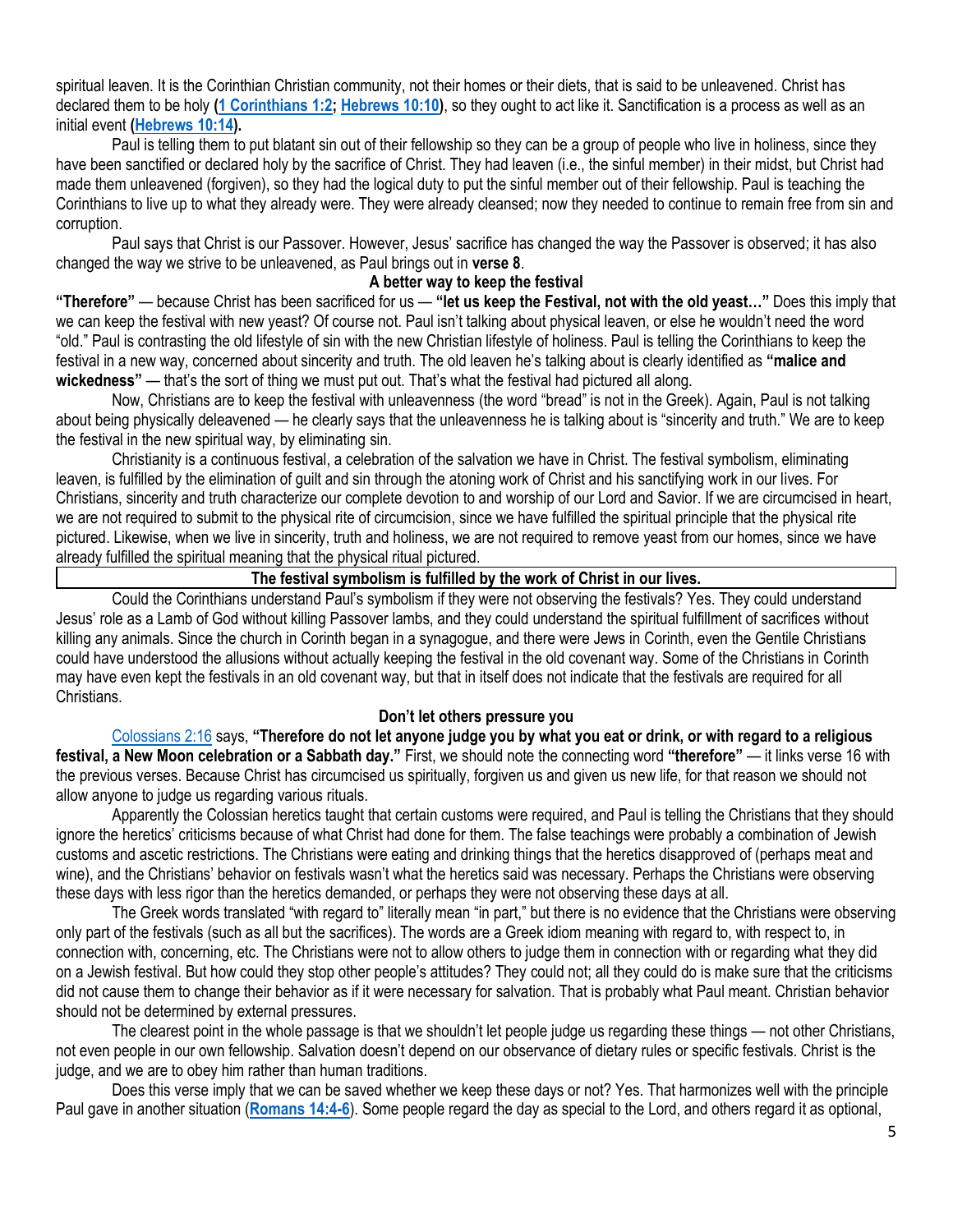also basing their belief on their desire to obey the Lord. Each should be fully convinced, bringing every thought into submission to the Lord, but we are not to judge each other, since Christ is our Lord and our Judge. We are not to let others judge us (that is, pressure us to change our behavior because of their opinions), and we are not to judge others regarding food and drink and festivals.

# **Shadows pointing to Christ**

Festivals, new moons and Sabbaths are shadows pointing to the reality, which is Christ (**[Colossians 2:17](https://biblia.com/bible/niv/Col%202.17)**). The tabernacle and laws of sacrifices were also shadows (**[Hebrews 8:5;](https://biblia.com/bible/niv/Heb%208.5) [10:1](https://biblia.com/bible/niv/Hebrews%2010.1)**). All these things had symbolic significance, but Christ fulfilled the symbolism of the old covenant rites. The old covenant specified holy places and holy times, but the New Testament does not label any time as "holy." Just as in the case of circumcision, when we have been given the spiritual reality, we are not bound by physical worship rules.

Although Christians may observe the festivals as celebrations of various aspects of salvation, nothing in the New Testament says that they are required. In **[Colossians 2:16](https://biblia.com/bible/niv/Col%202.16)**, the old covenant festivals are placed in the same category as new moon observances. Christ does not require us to observe them, nor does he forbid us to observe them. Festivals can be helpful if they emphasize what Christ has done for us, but they can also take our attention away from Christ.

#### **Weekly and annual sabbaths**

Some of the arguments for the weekly Sabbath apply to the annual festivals, too. The Sabbath and festivals were instituted by God himself; so were the sacrifices and the tabernacle. The festivals are "feasts of the Lord," but the tabernacle and sacrifices were, too. The festivals were commanded forever, but so were some of the sacrifices and so was circumcision. None of these are requirements for Christians today.

The new covenant is significantly different from the old; worship requirements have been greatly transformed. The Sabbaths are not signs or proofs of true Christianity and are not a basis for judging whether someone is in the faith.

Two festivals were instituted before Sinai, but circumcision was also instituted before Sinai, and it is not a requirement. Christians are inheritors of the covenant of promise that God made with Abraham because of his faith, and laws that were added afterwards cannot change the promise of eternal life through faith in Jesus Christ. Even the festivals commanded before Sinai were given through Moses and are part of "the Law of Moses." They were historically conditioned, linked to the agricultural seasons of a specific nation in a specific land, linked to physical salvation and physical promises.

The Sabbath and the festivals were commanded within the old covenant, and *only* within the old covenant. The terms of that covenant are not binding on Christians today. Observances instituted in the old covenant are obsolete unless we have evidence that they are also part of the new covenant. If we are to teach something as a requirement for people in a new covenant relationship with God, it must be based on the new covenant, not the old.

The prophets predicted a restoration of the festivals, but they also predicted sacrifices (e.g., **[Zechariah 14:20-21](https://biblia.com/bible/niv/Zech%2014.20-21)**) and circumcision (**[Ezekiel 44:9](https://biblia.com/bible/niv/Ezek%2044.9)**). Their prophecies cannot be used to make requirements for the church in this age.

**Faulty arguments**

Jesus observed the weekly and annual Sabbaths because he was born under the law, while the old covenant was still in force (**[Galatians 4:4](https://biblia.com/bible/niv/Gal%204.4)**). He observed old covenant customs such as participating in the sacrifice of Passover lambs, tithing to the Levites, telling cleansed people to make offerings as prescribed by Moses, etc. He also observed Hanukkah. Christians should be careful about using his example in cultural, time-bound circumstances.

We should instead focus on what he actually taught, and the meaning of what he *did* for us. If we were to teach circumcision as a requirement, for example, then we would be denying the significance of what Jesus did, even though Jesus never said anything against circumcision itself. We would be failing to recognize the new covenant that he brought; the same is true if we require other obsolete laws.

The early church observed the festivals, since the first Christians were Jewish. They also observed circumcision and other customs that were not binding on Gentile believers. It was certainly permissible for Jewish believers to continue observing their traditions, but their example is not authoritative unless there is evidence that Gentiles were also required to observe these laws. God gave the Holy Spirit on one festival, but he never told us to commemorate that event with a required assembly (although many Christian churches observe Pentecost, it is by tradition rather than command); he gave the Spirit on other days, too. Later history shows a few Christians keeping the festivals, but some kept circumcision, too. Their example isn't authoritative. Our standard must be the Bible, particularly the new covenant.

Paul kept some festivals in Jerusalem, but he was away for most of them. He also kept other Jewish customs, so we can't just assume that we have to do everything he did. We need to discern which details of their lives were based on the culture they lived in, and which were based on the new life in Christ. Paul considered himself under the law of Christ, not under the law of the old covenant (**[1 Corinthians 9:19-21](https://biblia.com/bible/niv/1%20Cor%209.19-21)**). Today, we are to obey the commands of Jesus (**[Matthew 28:20](https://biblia.com/bible/niv/Matt%2028.20)**).

Jesus commanded a commemoration of his death, but he otherwise did not command Christians to observe any festivals. Likewise, Paul did not command Gentiles to keep the festivals. In referring to the Festival of Unleavened Bread, he spiritualized it,